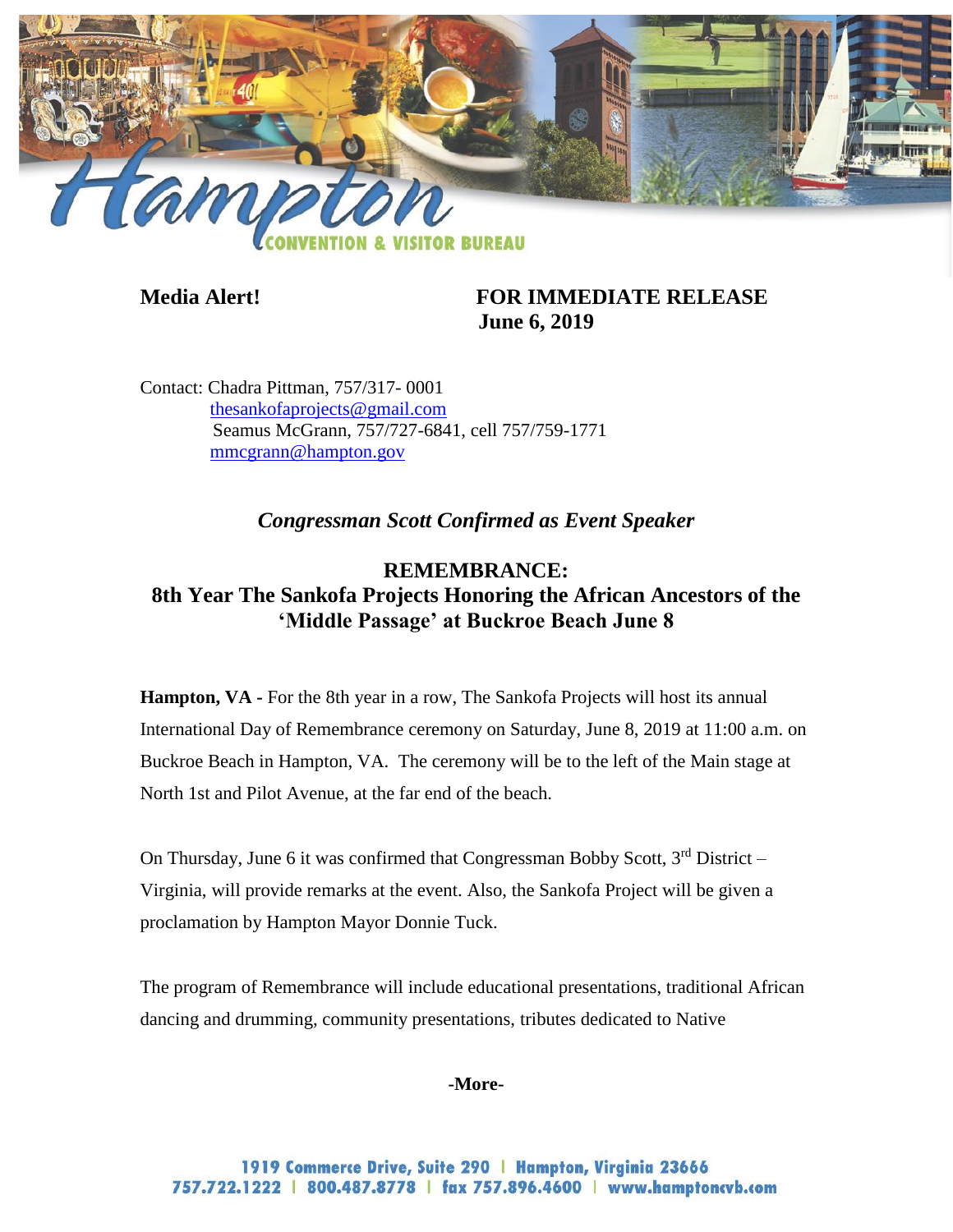## **Congressman Scott Confirmed as Event Speaker - REMEMBRANCE: 8th Year Sankofa Honoring the African Ancestors of the 'Middle Passage' at Buckroe Beach June 8- Page 2**

Americans/First Nations people, Bay Shore Beach and the innocent slain and Freedom Fighters who lost their lives in the global pursuit of justice. The Honorable Dr. Mary T. Christian will give the keynote.

Throughout the program, there will be theatrical presentations, poetry, meditation, and traditional African and African American spirituals. The program features a Kemetic Opening, a Drum Call to the Ancestors, musical and dance performances and a Communal Offering dedicated to the Ancestors.

At 12:00 noon an International Libation for Remembrance will be orchestrated by Baba Orimalade Ogunjimi of Ile Nago. Occurring simultaneously across the United States and internationally, Communal Libations will take place in the cities where Remembrance and Tributes to the Ancestors are held.

Event sponsors include the Hampton, VA 2019 Commemorative Commission, Hampton History Museum and the City of Hampton Parks, Recreation and Leisure Services. This event is free and open to the public. Attendees are asked to respect the sanctity of the sacred ceremony. Traditional African attire and/or white clothing is encouraged. Organizers suggest that attendees bring beach chairs and umbrellas to provide. Those wishing to participate in the Communal Offering to the Ancestors should bring fresh flowers.

Partially bordered by the Hampton Roads harbor and Chesapeake Bay, Hampton, with the 344,000 sq. ft. Hampton Roads Convention Center and the award-winning Hampton Coliseum, is located in the center of Coastal Virginia and the Hampton Roads metropolitan area. Hampton is the site of America's first continuous English-speaking

**-More-**